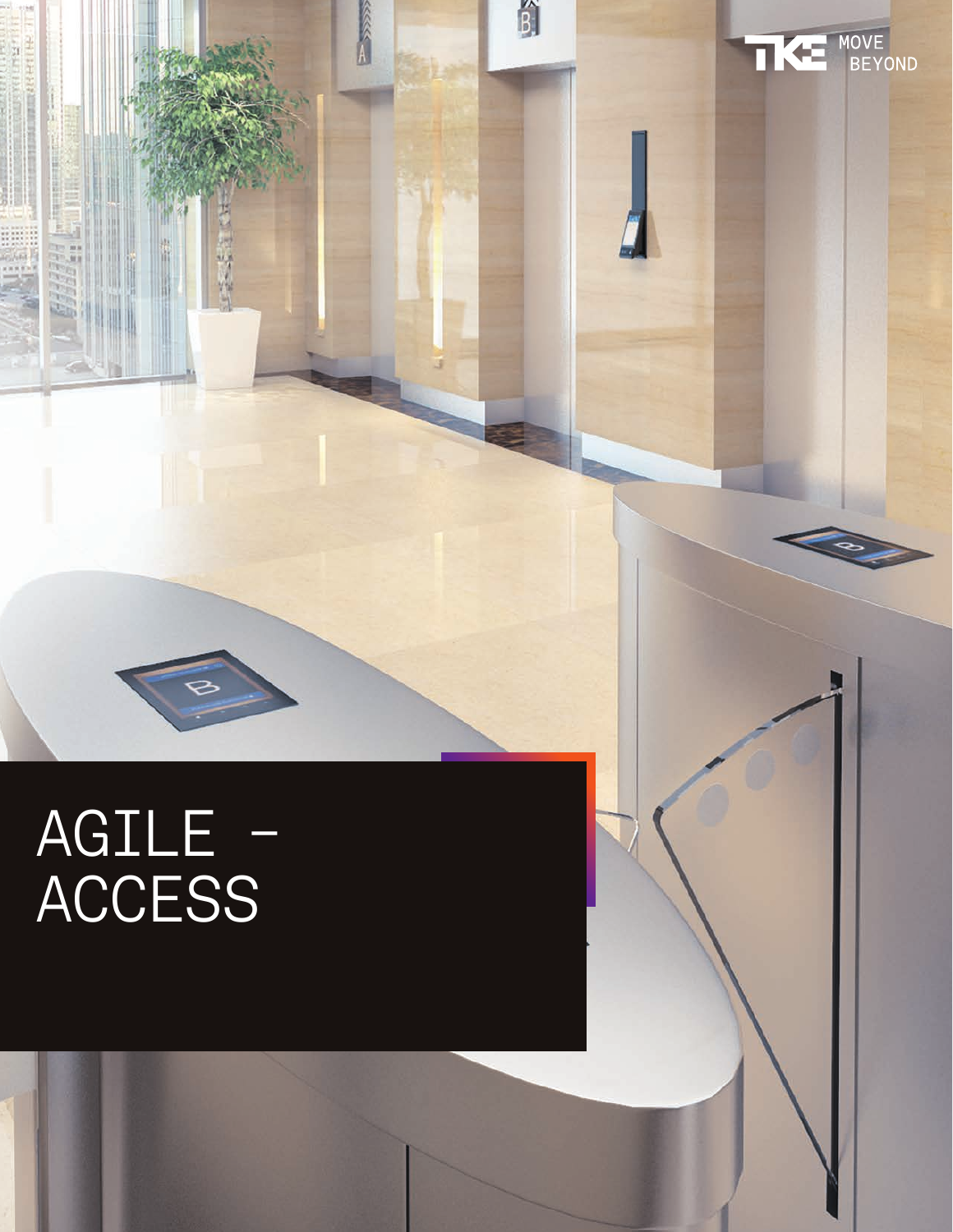## IMPROVED TENANT ACCESS CONTROL. MINIMAL CHANGES.

## AGILE – Access is a flexible, turnkey solution to safeguard elevators.

AGILE – Access is a low-cost solution that connects elevators to tenant databases to increase building access control. Our flexible solution can function independently or integrate with an existing security system and utilize the current wiring infrastructure.

- Several options available to meet desired level of access control
- Easy to install
- Create and edit tenant profiles
- Control security on turnstiles and elevators
- Secure access with AGILE Destination Control kiosks
- No need to redesign wiring infrastructure in your building

#### A flexible approach to secure your elevators.

Avoid expensive rewiring — simply add hardware to control access with our standalone option or integrate our third-party option with an existing security system. Our security server — installed in the elevator machine room — connects to the elevator controller and interfaces with hardware or building networks, enabling control over user access. Its fanless design and battery backup ensure reliable operation.

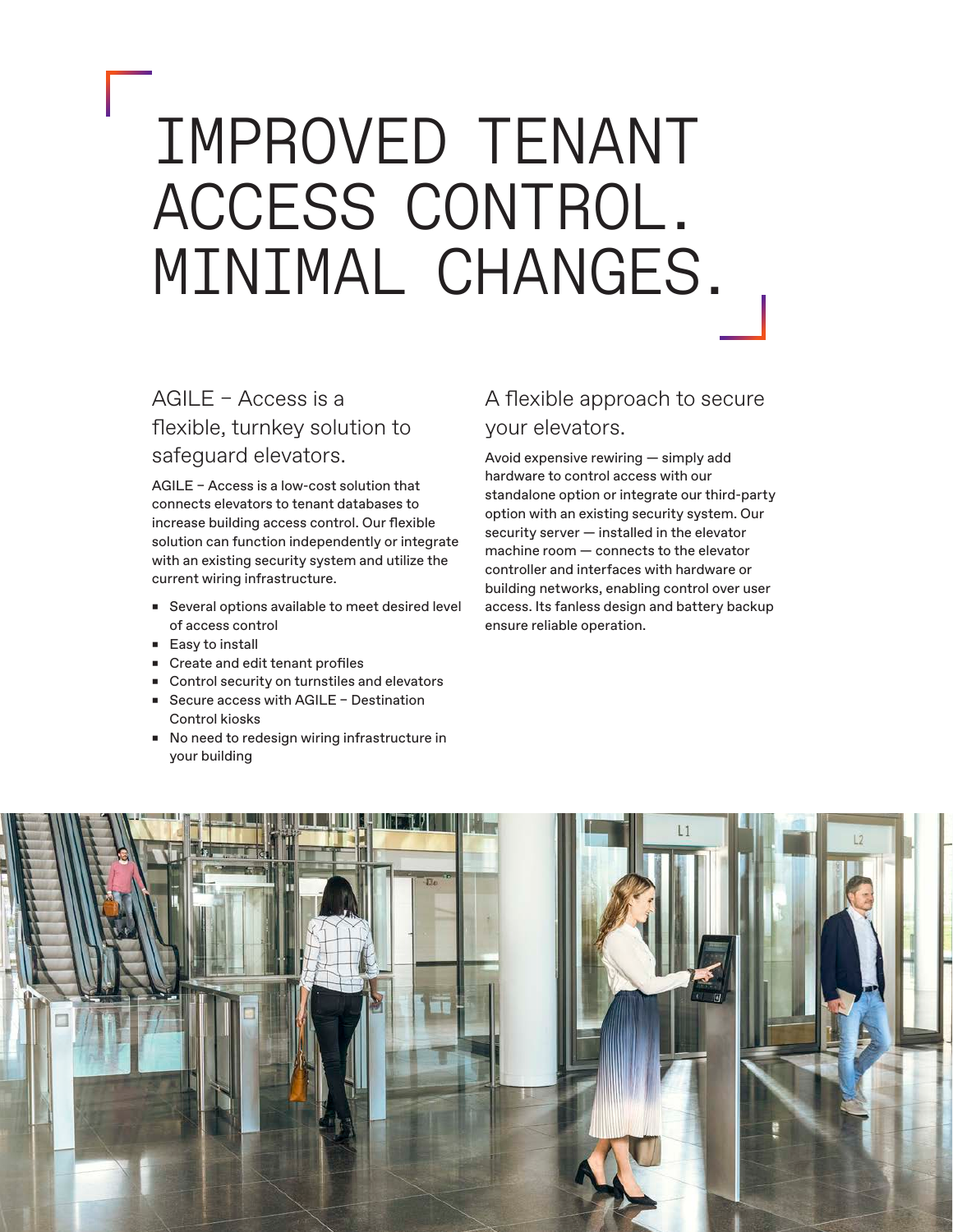Our standalone system comes complete with all the hardware you need to secure your elevator system.



#### Master Card Reader

Includes USB connections for either TK Elevator or building owner's workstations. Simply download and install the driver to assign, program and troubleshoot tenant access ID cards.



Contactless technology and a 37-bit unique number are included on these cards. The supplier provides a unique number database. TK Elevator can customize the cards as requested.



#### Security Workstation

For customers who choose the standalone configuration, pre-installed software — included with the security workstation provided by TK Elevator eases initial set-up and modifications.

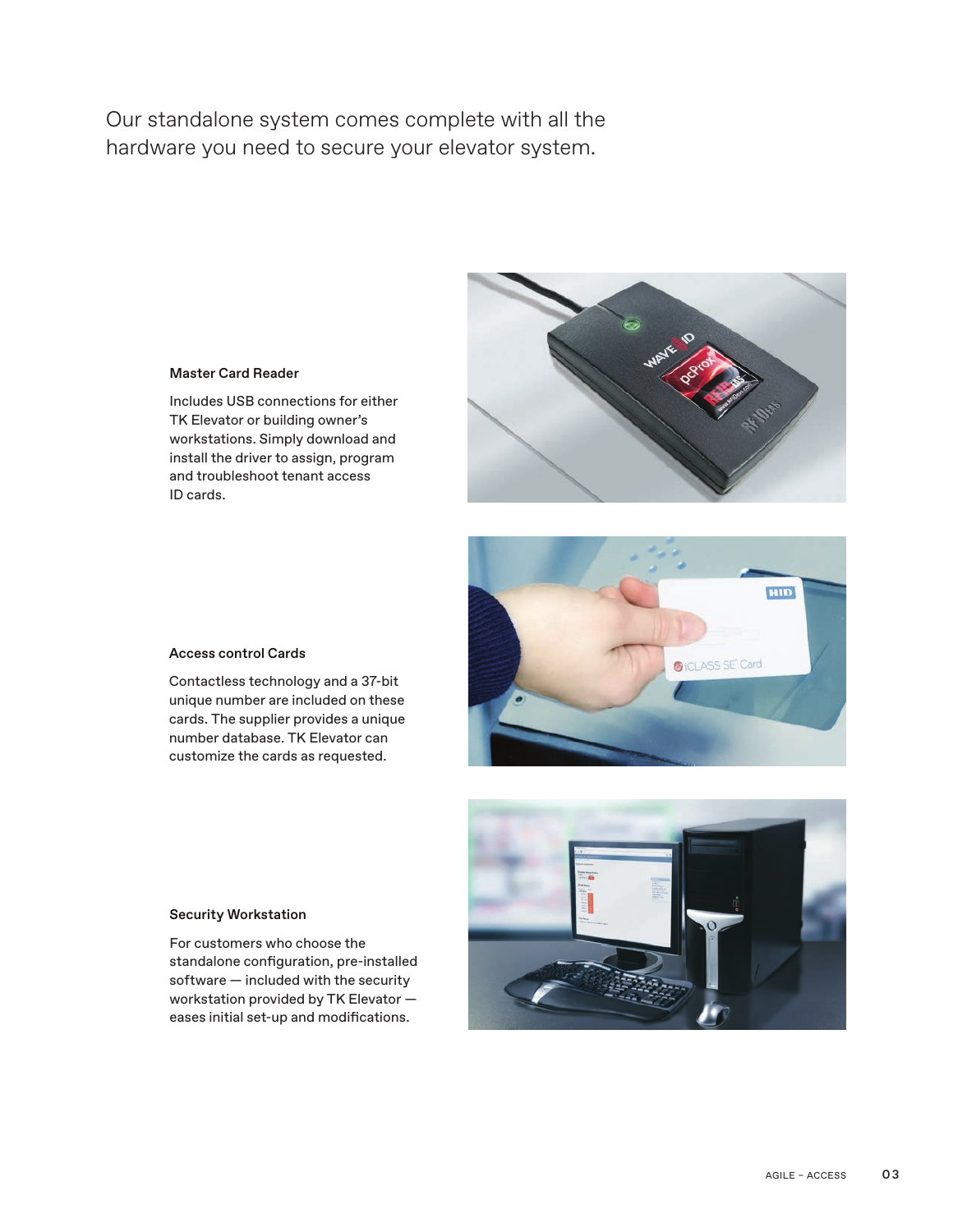## AGILE – **ACCESS**

## Expand the AGILE system capabilities while enhancing security.

As a part of the overall system, AGILE – Access provides greater control and securely stores usable data:

- 1. A passenger swipes their card at the elevator lobby kiosk.
- 2. The security server reads the card.
- 3. Based on the cardholder's identity, the server grants them access to specific floors.

#### Standalone options

The AGILE – Access technology can be easily integrated into an existing security system. However, if a building doesn't have an existing security system, our standalone options can control access to certain floors and provide elevator security.



Standalone solution – closed elevator network

Acess control program runs on the security server with everything connected to the elevator's control network. Uses a dedicated workstation.

- Allows for an advanced security solution for the elevators, independent of building security.
- Good for customers who want a turnkey, standalone solution with workstation provided.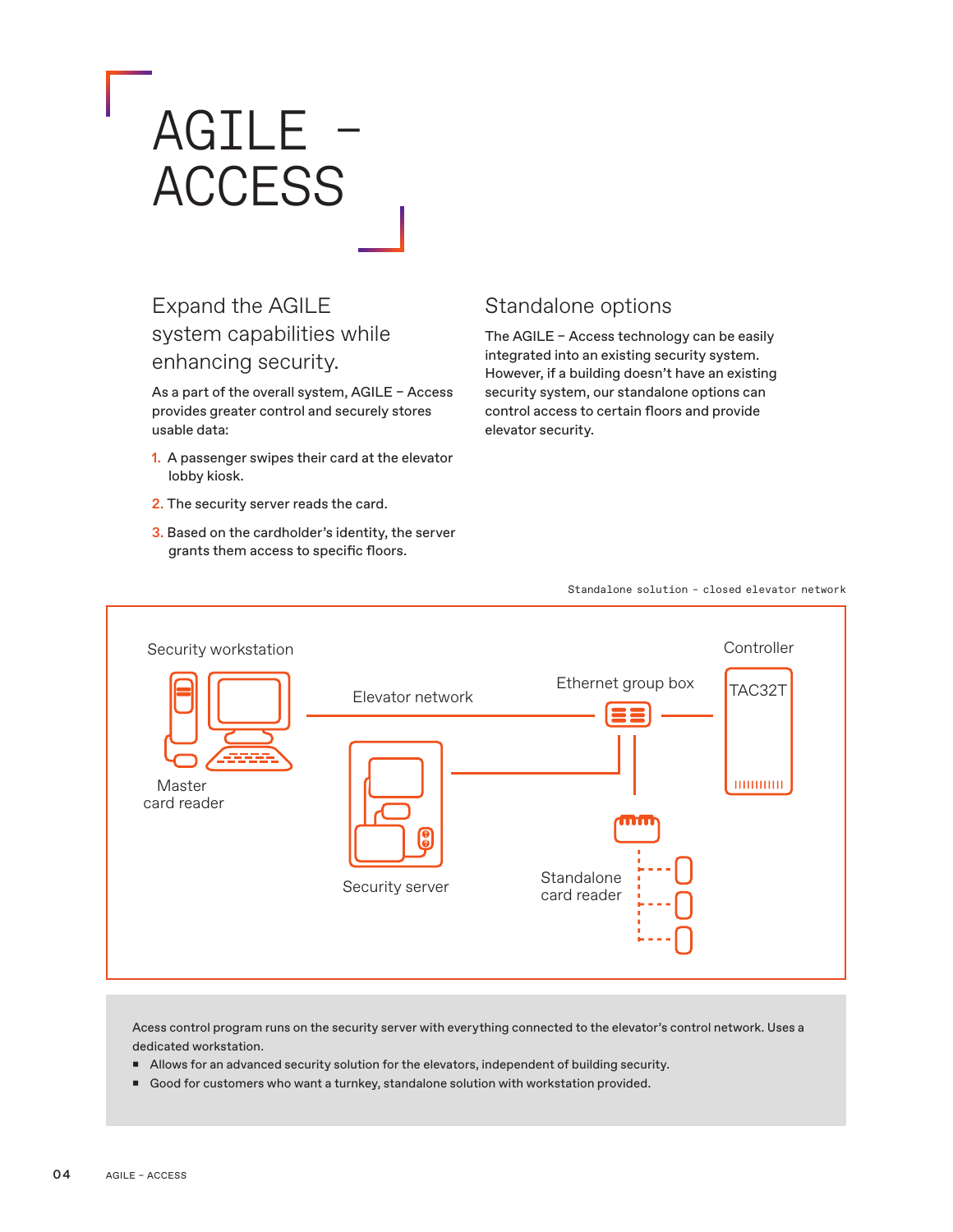

Standalone solution – within building network



Acess control program runs on the security server isolating the elevator's control network from the building network.

- Good for customers who want a simple interface for securing their elevators.
- Uses customer's workstation on customer's building network.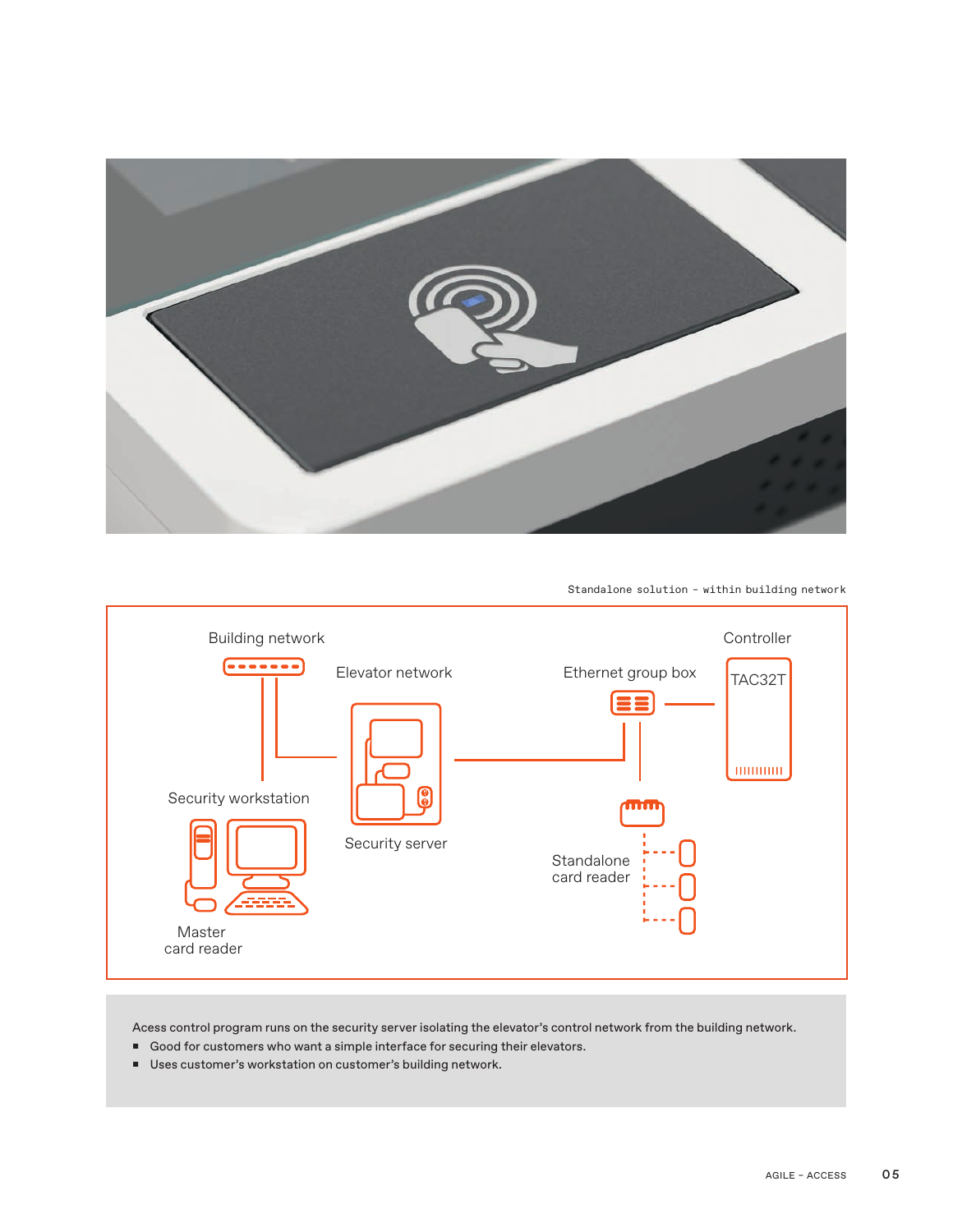# INTEGRATED OPTIONS

These options integrate elevator systems with existing thirdparty security systems, providing a consistent interface between both systems.



Integrated system – batched security data exported to elevator security server



Existing security system controls the personnel and card data, then exports the database information to the elevator security server.

■ Good for customers who wish to maintain the card reading and editing function within their own system with minimal setup to our Security Access solution.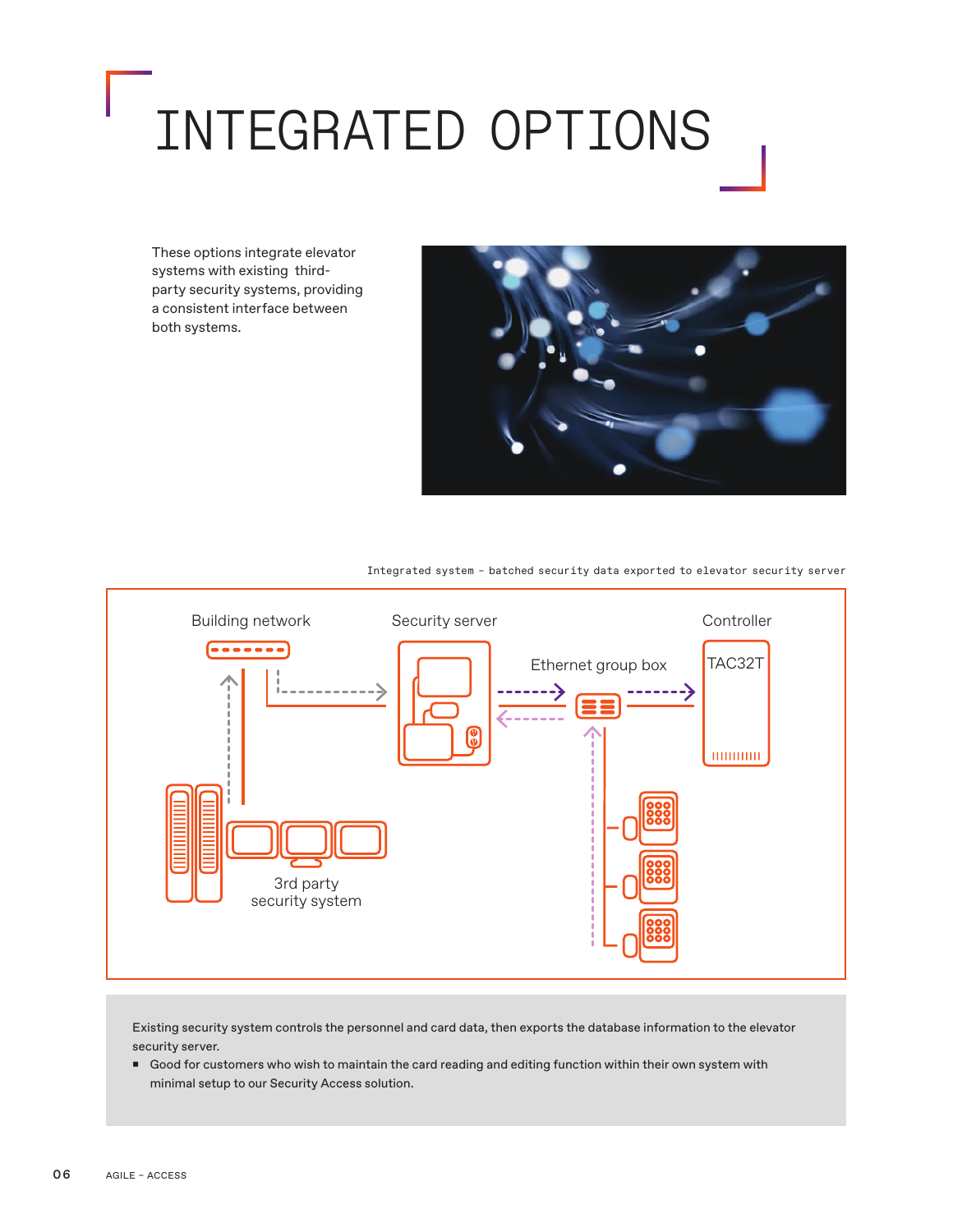### Secured Network Connectivity

For ease of connectivity with peace of mind, the below table reflects the AGILE product utilization of industry accepted interfaces combined with security in mind over a proprietary network.

This complemented with a standard interface and enhanced security to our system via a TK Elevator firewall device.

- Ease of connectivity
- Secure connect
- Proprietary network
- Common interface via a TK Elevator firewall device
- Palo Alto PA-220R firewall appliance is available as an option\*

\* Palo Alto Networks product performance claims are based on manufacturer statements and have not been independently tested or verified by TK Elevator. Actual results will vary based on environmental and other conditions. Visit https://www.paloaltonetworks.com for claim support and related information.





#### Integrated system – direct integration with security data kept and protected on third-party system

Existing security system controls the personnel and card data, with no data shared with the elevator security server, maintaining maximum privacy.

ʣ Good for customers who wish to maintain the card reading and editing function within their own system and retain all the security data on their own system.